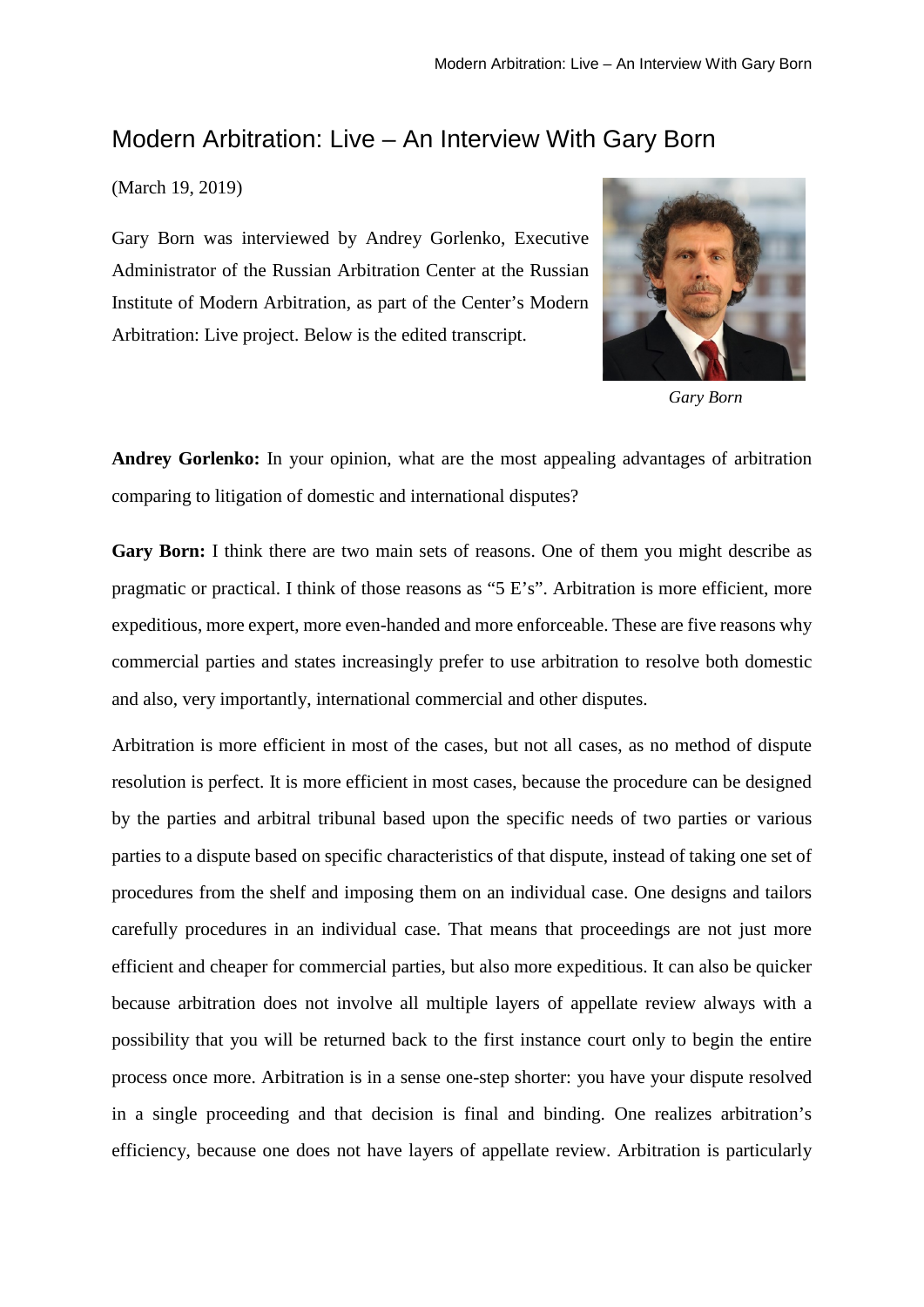efficient and expeditious in international cases because, in contrast to domestic disputes, international disputes can be and very frequently (if the parties haven't agreed to arbitration) litigated not just in one country's courts but in two or three or four or five different countries' courts, that parties pay for the privilege not just of one set of lawyers in one country but multiple sets of lawyers in different countries.

Arbitration is more expert not only because of design of procedures for an individual case, but also because of choice of arbitrators: that is the essence of arbitration that the parties choose the decision-makers, they choose a non-governmental decision-maker to resolve their dispute and they choose the decision-maker based upon his or her expertise in the subject matter. The parties know better than anyone else what their dispute concerns, what characteristic, capabilities are required to resolve it expertly and they, therefore, have a strong incentive to choose someone, who is truly expert or a panel of decision-makers who are truly experts. In contrast, the state court judge, in addition to being overworked, must decide cases involving administrative law, environmental regulations, tax disputes, employment disputes, everything in the world, perhaps, except the particular type of joint venture dispute or construction dispute that the parties' case in an individual arbitration actually involves. In addition, that is especially important in international context: if the parties have, let us say, infrastructure project in the Middle East, they can choose an expert in both Middle Eastern law and infrastructure projects in that part of the world. That type of expertise is invaluable for commercial parties, but also for states, when it comes to the resolution of their disputes.

Arbitration is more even-handed, particularly in the international context, because instead of having a dispute resolved on one party's home turf (a dispute against a French company resolved before a French judge), one can have a dispute resolved in an independent, neutral third country before an independent and impartial arbitral tribunal. In that, sense arbitration is more even-handed, more neutral and independent than litigation in each party's own home courts. Finally, arbitration is more enforceable, arbitration, especially in the international context produces a final and binding award, just like a national court judgement.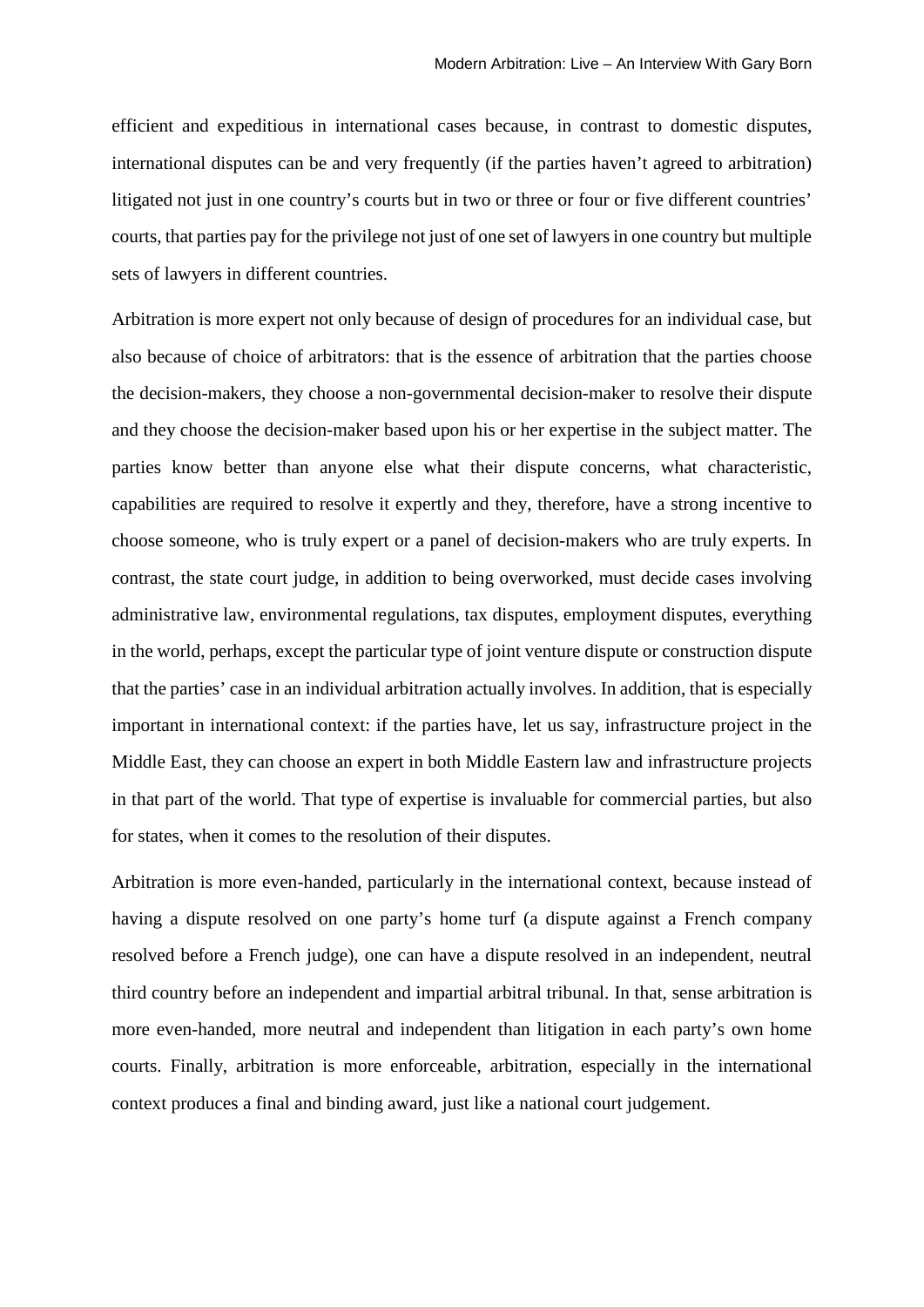**Andrey Gorlenko:** Some people say that currently international arbitration is undergoing through challenging times, some even say about the lost promise of international arbitration, criticizing that it fails to provide parties with quick and efficient procedure and that arbitration and arbitration rules are becoming more complex. In your opinion, are these concerns justified, and what can be done to address these concerns from the prospective of the arbitral institution?

Gary Born: They are in a sense not new questions or new concerns; they are perennial concerns about arbitration, to some extent, perennial hostility by some national courts to the arbitral process, criticism of arbitration that it is a kind second class or rough justice, suggestions that arbitration is not quicker and cheaper, but in fact slower and more expensive. In my view, many of these criticisms arise from misconceptions and misunderstandings of international arbitration today.

International arbitrations are like snowflakes, like people, everyone is unique, everyone is different. There are international arbitrations that involve huge amounts of money, extraordinary complex factual, technical, legal disputes, for instance, arbitration that involve 30 or 50 billion dollars, long-term construction project that would take literally decades to complete and goes horribly wrong. Resolving that type of dispute, on which each company's future depends and which could take national courts literally again decades to resolve, would not be resolved cheaply and quickly. Those kind of disputes takes a careful study by experts, by lawyers, by arbitrators as well. Those types of disputes take a long time to be resolved by any means of dispute resolution, including arbitration. Importantly, in the last 20 years one has seen commercial parties submit those types of disputes, not small disputes, not routine, day-today disputes, but the biggest disputes that the companies face, and sometimes states face, to international arbitration. They have trusted the arbitral process to resolve those disputes expertly and even-handedly. In order for a dispute of that complexity to be resolved fairly and expertly, time is required, time and investment in people, in expertise. In my view, international arbitration is preferred by companies for those types of disputes, because, although it is expensive, it is less expensive than the alternatives and that is the real question.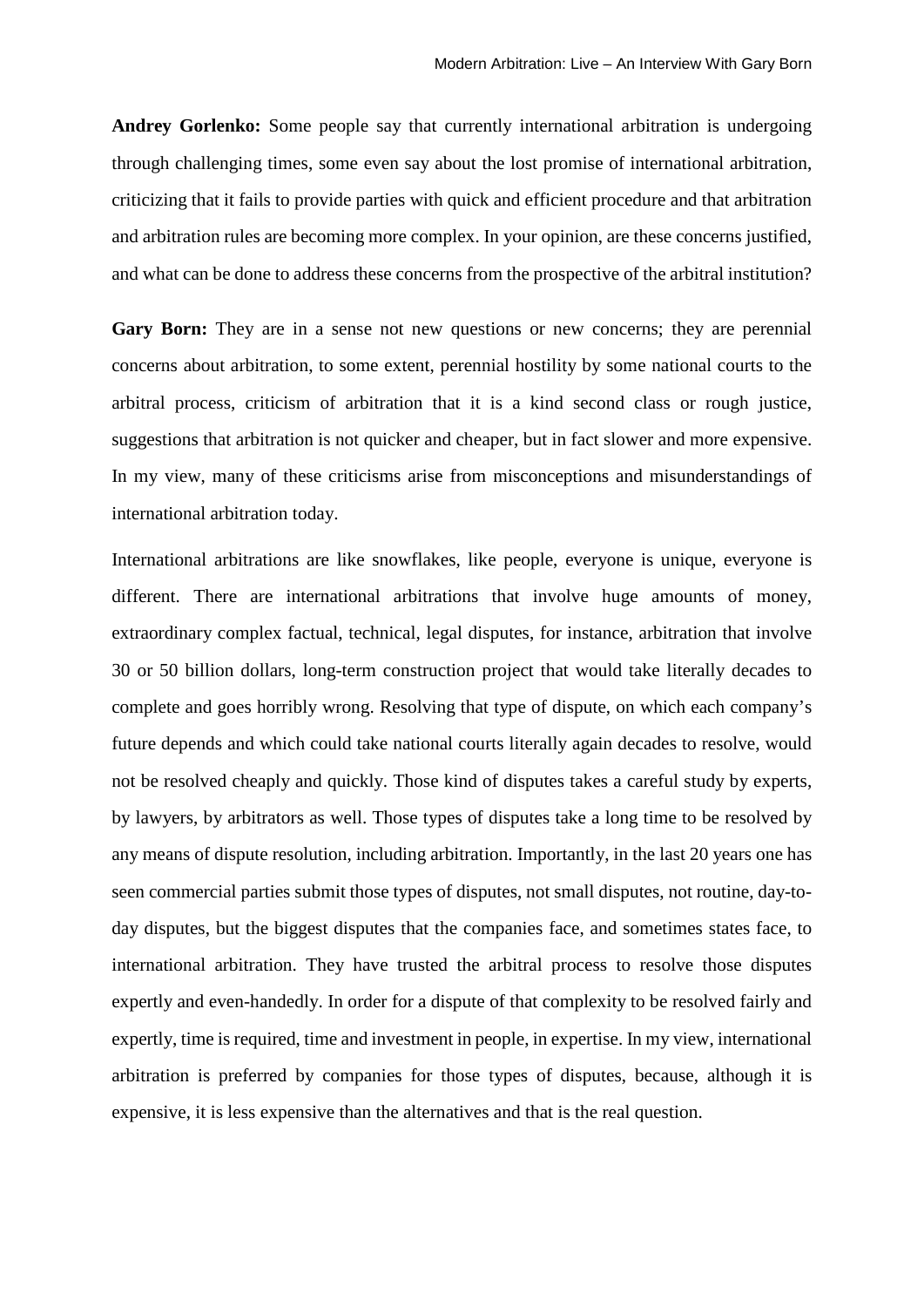Many disputes, however, are not that kind of headline, eye-catching disputes, involving 30 or 50 billion US dollars. Many international commercial disputes are more like traffic accidents, they involve a hundred thousand dollars or millions of dollars, not the types of disputes for most companies that determine their future, determine whether they will survive or not, but instead the day-to-day flow of the international commerce. Those disputes need to be resolved efficiently and quickly, and I believe that international arbitration does that. It does it in part through innovations in procedural rules that various arbitral institutions have adopted.

At the SIAC, for example, we have introduced 3 procedural innovations. One – we have introduced an emergency arbitration which allows an emergency arbitrator to be appointed before an arbitration even begins, within the space of one calendar day, who is required within the space of 2 weeks to issue emergency interim measures, freezing the status quo, assuming that the claimant, the party, requesting such measures, has demonstrated the appropriate need for that. That provides a mechanism for ensuring that the party's rights are safeguarded, while the dispute resolution process proceeds.

Second – we have introduced expedited procedure - Rule 5 in our SIAC Arbitration Rules allows the arbitration to be resolved through expedited procedure, provided that the claim is at relatively small value, beneath an amount of around 4, 5 million dollars or, alternatively, that it is the case of exceptional urgency, or if the parties mutually consent after the dispute arises. In all those situations, if the cases are expedited by SIAC, then, an award must be made by the arbitral tribunal within 6 months. Typically, the arbitral tribunal will be a sole arbitrator, again to ensure that the proceedings will be expeditious and that they will be cheap. Award can be in a summary form, it can be made without any in-person hearing before the arbitral tribunal.

All of that ensures that the arbitral process for these types of small disputes will be expeditious and efficient. In the last 8 years, since the introduction of these rules, we have had 480 or so applications for expedited procedure and have granted 275 or 60 %. In my view, it demonstrates how the arbitral process can be efficient and expeditious for appropriate types of disputes. We would not use that type of procedure, of course, for the 30 billion dollars construction project that goes badly wrong. However, for small cases, we would use that type of procedure. In our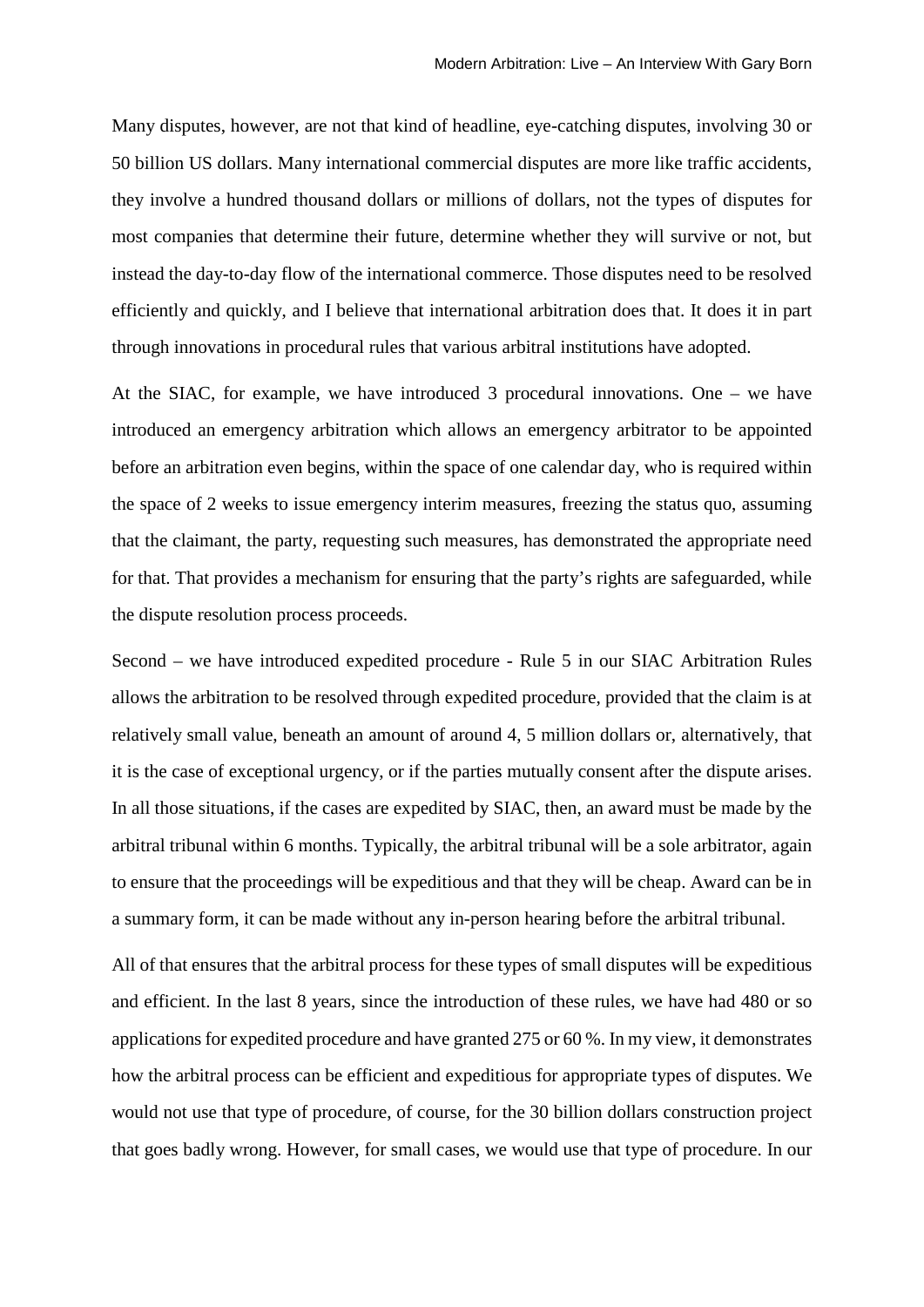consultation process in 2016, when we revised our rules, we asked the parties around the world, business around the world: "Do you like expedited procedure? Should we expand it? Should we enhance it?" In response, they uniformly and enthusiastically said that we should. Other arbitral institutions have adopted similar mechanisms, for instance, the ICC very recently has adopted similar set of procedures. I expect other arbitral institutions to do so as well.

Finally, like ICSID, the International Center for Settlement of Investment Disputes, our third innovation has involved early dismissal. We have affirmed the authority of an arbitral tribunal to dismiss on an early basis claims that manifestly lack legal merit, as well as defenses that manifestly lack legal merit. We have also affirmed the arbitral tribunal's authority to dismiss on jurisdictional grounds at an early stage. All of these is meant to ensure that arbitration will not go for a great length on claims that either frivolous or lack any serious basis. I think, these are important steps that both we and other arbitral institutions have already taken, and we should explore other types of procedural innovations that will allow arbitration to be understood to have realized its promise.

**Andrey Gorlenko:** As you said, arbitral institutions are step by step dealing with them and it also leads to changes in international arbitration. Two of your books "International Commercial Arbitration" and "International Arbitration: Law and Practice" have undergone through second editions not long ago. Can you point one or two most interesting trends that you noticed in comparison with the first edition of these books?

**Gary Born:** I will be delighted to, let me first underscore the point that you made, that I think really does need an emphasis. International commercial and economic relationships, international legal relationships have become vastly more complicated in the past 10-20 years. Many relationships involve types of technologies that one never envisaged 20 years ago. They involve legal rules that developed rapidly, whether intellectual property or competition law or types of contractual relationships, which are relatively new. In the past, 30-40 years ago, those disputes often would not have been arbitrated, they often are huge disputes involving multiple parties, involving vast amounts of money, involving huge long-term investments, one thinks of investments in energy sector, which require commitments. These disputes today are resolved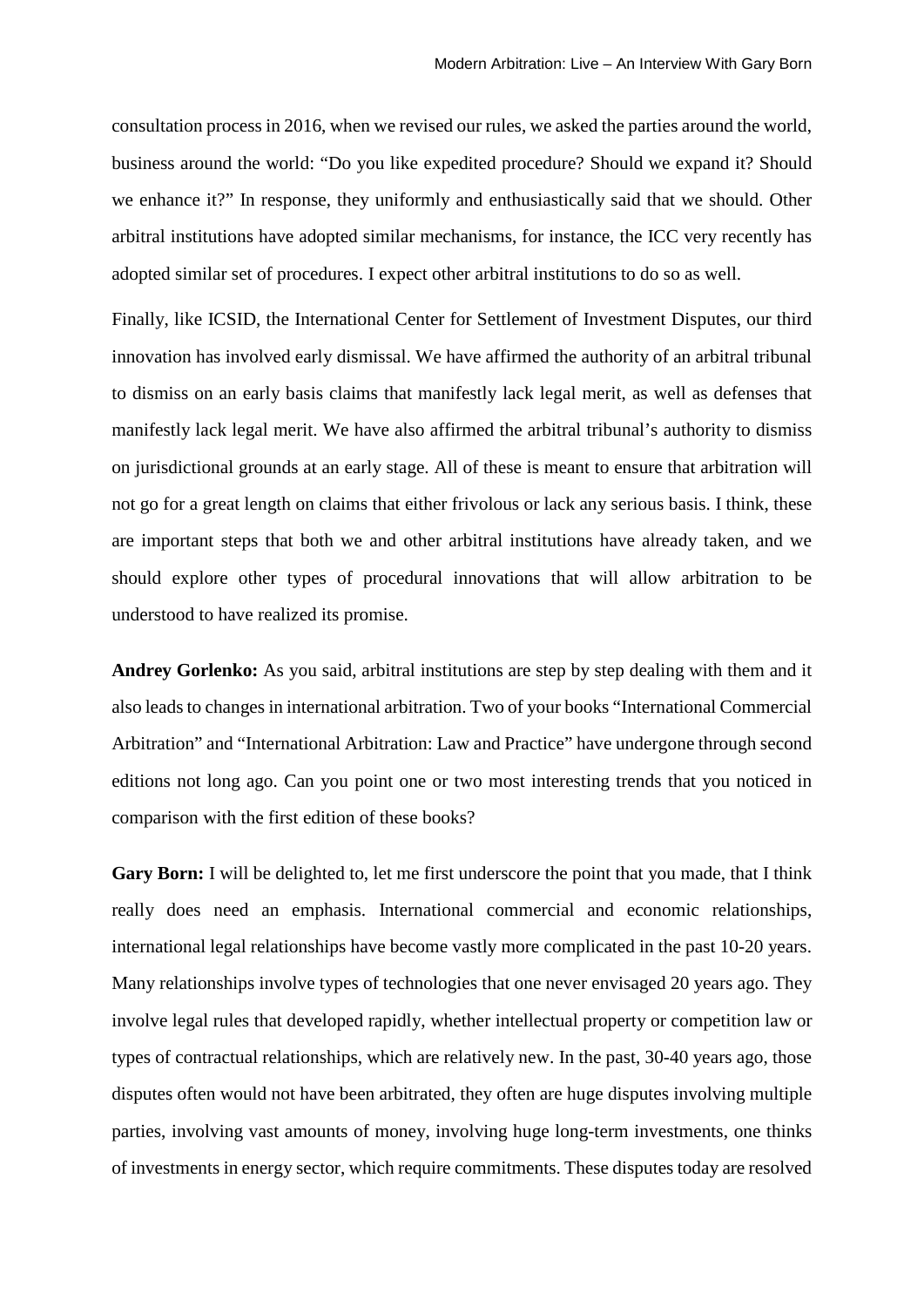by arbitration, because business and states have confidence in arbitration process to resolve those disputes. One of the aspects of arbitration, which makes it so attractive, is that you can tailor the dispute resolution process to different kinds of disputes. Arbitration has responded to those new types of highly complex, very large disputes by using complex intensive procedures: that is appropriate, that is what the parties want. Because those cases attract substantial attention, one tends to think "that's international arbitration". However, the reality is that there exists another, much larger set of cases that are very small and much less exciting, much less interesting: they are routine, traffic accident type of cases and that reflects a very important reality of international arbitration as well. It is less exciting, but it is more realistic in another way.

As for my books: I think there are two principle differences between the first and the second editions. One trend, that I noticed, was a trend among national courts in different jurisdictions to look to one another interpretations of, for example, New York Convention, UNCITRAL Model Law, to adopt reasoning that have been used in other courts, whether it is the House of Lords or the UK Supreme Court now looking to either US or German or French authorities, whether it is the US Supreme Court looking to international arbitral awards, whether it is courts in other countries (India, Singapore, elsewhere) looking to either civil law or common law decisions. And out of these different national court decisions looking to essentially international instruments (the New York Convention, the UNCITRAL Model Law) and to other national courts interpretations of these instruments has, in my view, developed a type of international arbitration law, a common law of international arbitration, that gives effect to these international instruments. I think that is an exciting set of development that offers further promise in the development of international arbitration.

Second, I have also seen national courts and arbitral tribunals as well develop new and robust legal theories about giving effect to the arbitral process, whether it is the validation principle in the context of the validity of international arbitration agreements or choice of law, governing the substantive validity of arbitration agreements or pro-arbitration rule of interpretation of the scope of arbitration agreements, or recognition of the arbitral institution's responsibility for providing an efficient and expeditious means of dispute resolution. All of these different types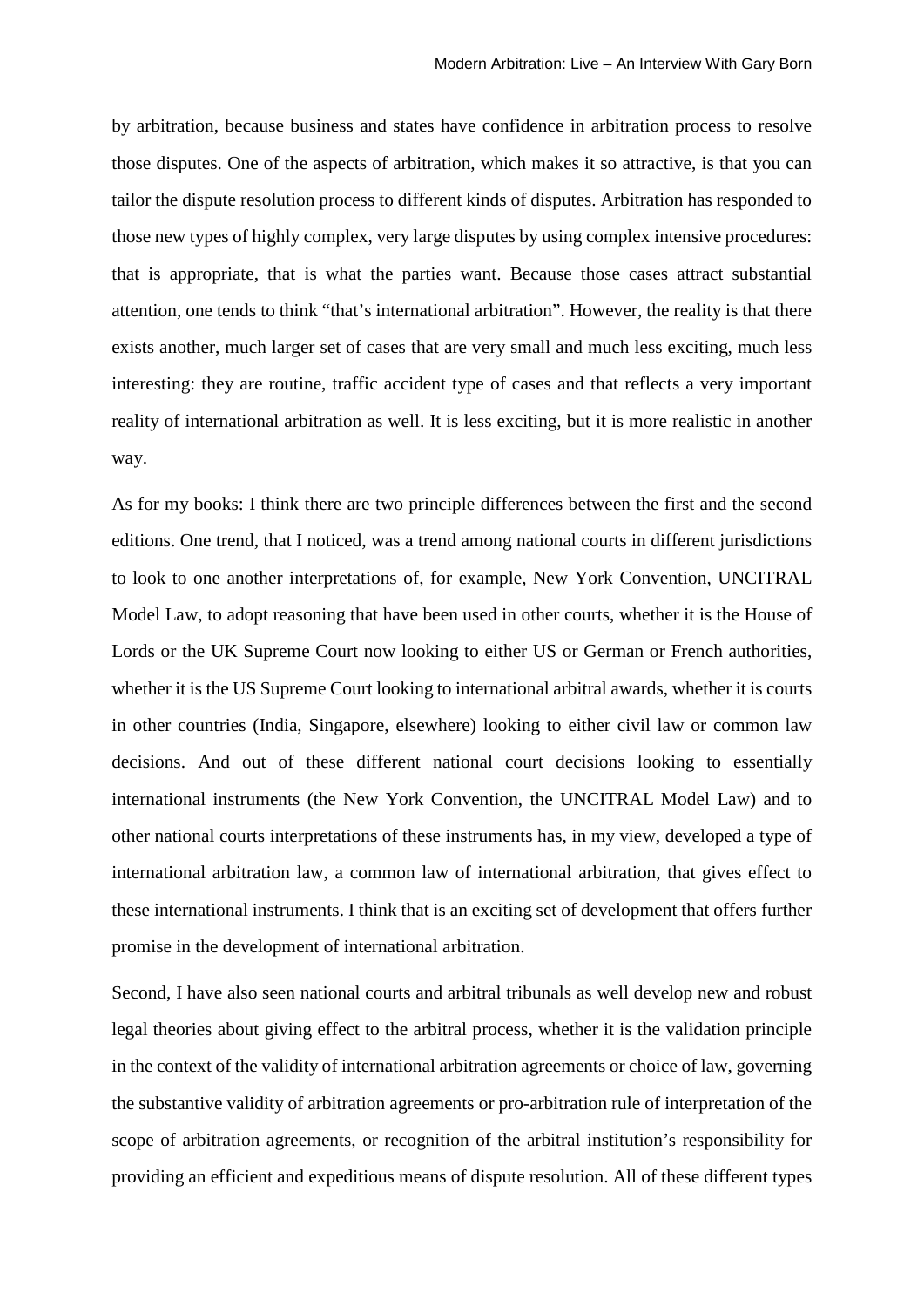of developments have reinforced the "5 E's" that lead parties to arbitrate. And I think national courts, working in tandem with arbitral tribunals, have played a very important role in this public-private partnership that makes international arbitration successful.

**Andrey Gorlenko:** In your book, you have used the list of the 19 leading arbitral institutions, to which some refer as "Born's Finest". Are there any specific features to make our institution qualify as the "Born's Finest" and what is your advice to the young institutions, such as the Russian Arbitration Center, to come closer to this list?

**Gary Born:** That is a list that continually evolves and changes over time, just as international arbitration and arbitral institutions change over time. I had complied that list in 1992, it would not have SIAC on it and some of the institutions that would have been on the list at that point are no longer on the list. I think it is important to see that this is a snapshot in a particular period in time and the door is not closed. Indeed, I think it is inevitable that other institutions will be added and some institutions will unfortunately be dropped. That is a part of the nature of the competitive process creative destruction, as I think some famous economists remarked.

What are the attributes that lead an institution not necessarily to be on my list, but lead an institution to be recognized by international businesses, international lawyers around the world as a credible international arbitration institution? I think there are variety of factors. One I think needs to be a relative degree of experience. The arbitral institution must have demonstrated the administration of a sufficient number of cases and not only that they have a credible set of rules. One needs a credible set of rules, a set of institutional arbitration rules that are in accordance with the best international practices whether one takes those as the UNCITRAL arbitration rules or the ICC, the SIAC rules, but a set of procedural rules that make sense and that are consistent with the international best practices. One also though needs, in addition to these rules, experience administrating them. One needs to have conducted a number of arbitrations, chosen arbitral tribunals resolved challenges, scrutinized awards, made decisions about tribunal's compensation in a way that has resulted effectively in the award, the final resolution of the parties' dispute. One does not go to a doctor based just on where she went to medical school. One goes to a doctor because of those types of diseases she cured in the past,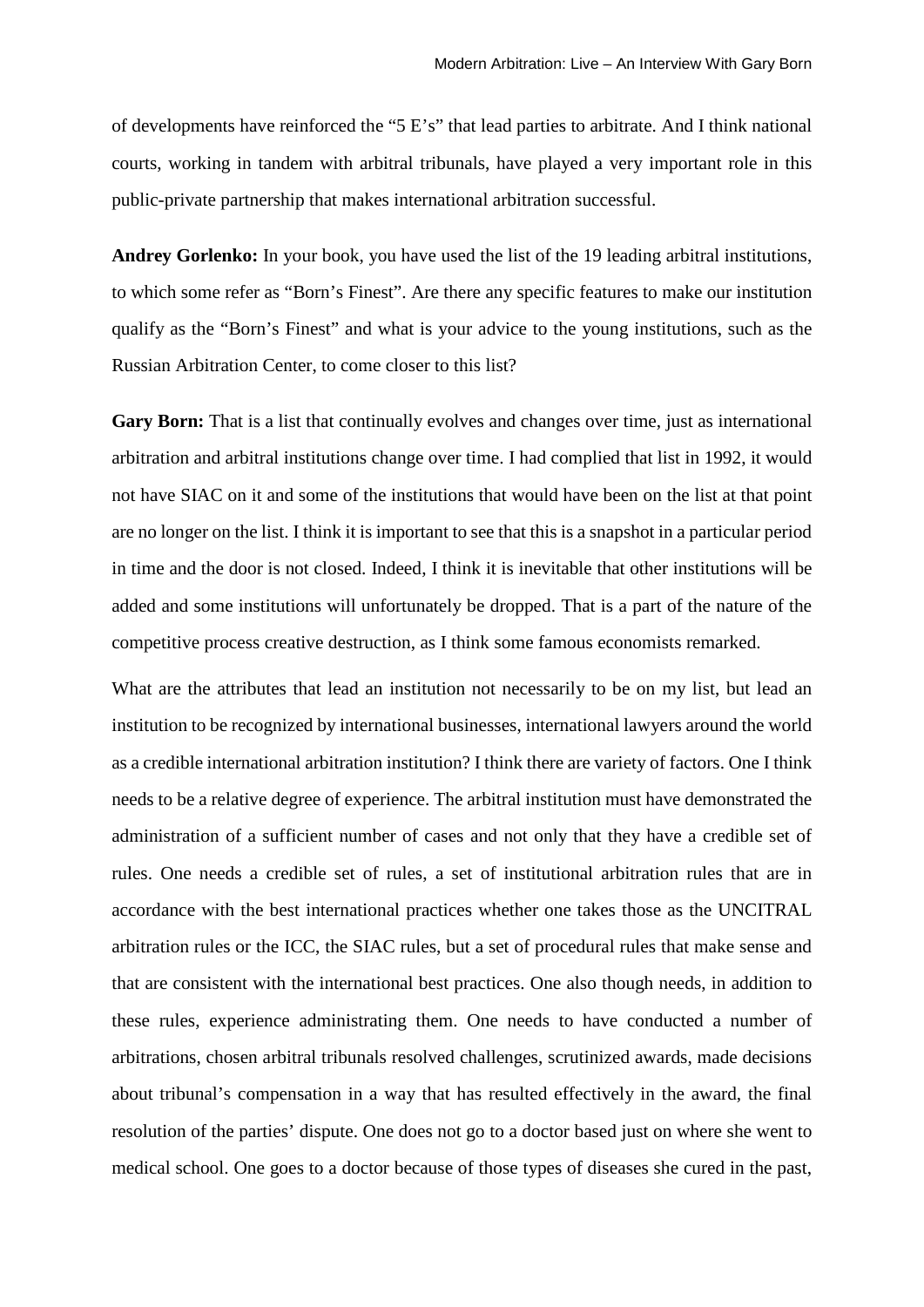the types of patient she dealt with. Once a doctor with experience - and exactly the same thing is true for arbitral institutions.

I think one looks to various indicium to ensure oneself that the five "E's" are met by those arbitral institutions. In particular, that they are even-handed, that they are independent from government involvement, that they will independently and impartially select arbitrators, that they will independently and impartially resolve challenges to arbitrators, that they will conduct arbitration in a professional and independent manner and scrutinize the award both professionally in the sense of making sure that the arbitral tribunal has done its job, but also independently in the sense of not interfering with the arbitral tribunal's ultimate responsibility for the decision. I think acquiring the reputation, the expertise, the experience, that gives international parties confidence, takes time inevitably and, in some senses, it is a little unfair, because reputation always lags the reality in a way that one can be administering arbitrations very effectively, with an excellent set of rules, behaving in a professional and independent manner. The world has not realized it yet, it takes a little bit of time for people to actually catch up with the realities of institutions' practice, just like with the realities of young arbitrators' practice.

**Andrey Gorlenko:** Do you think that new technologies can help in cooperation between arbitral institutions? For example, blockchain technologies? Whether there should be some kind of joint reaction from arbitral institutions to cybersecurity challenges?

**Gary Born:** I think that the notion of joint reaction on cybersecurity issues and IT security is a very good one. I think that arbitral institutions should cooperate as I think new technology offers both exciting opportunity and to some extent frightening challenges to international arbitration, like to other types of international commerce and other types of dispute resolution. I think that one can well envisage a time in the not too distant future, when we will not need paper and arbitral proceedings, and actually be able to complete the proceedings using electronic data and laptops. In fact, one will not need a physical hearing that technology will allow witnesses to be questioned and lawyers to make their submissions, just as effectively by video conferencing and other means of technical virtual reality that we use today in-person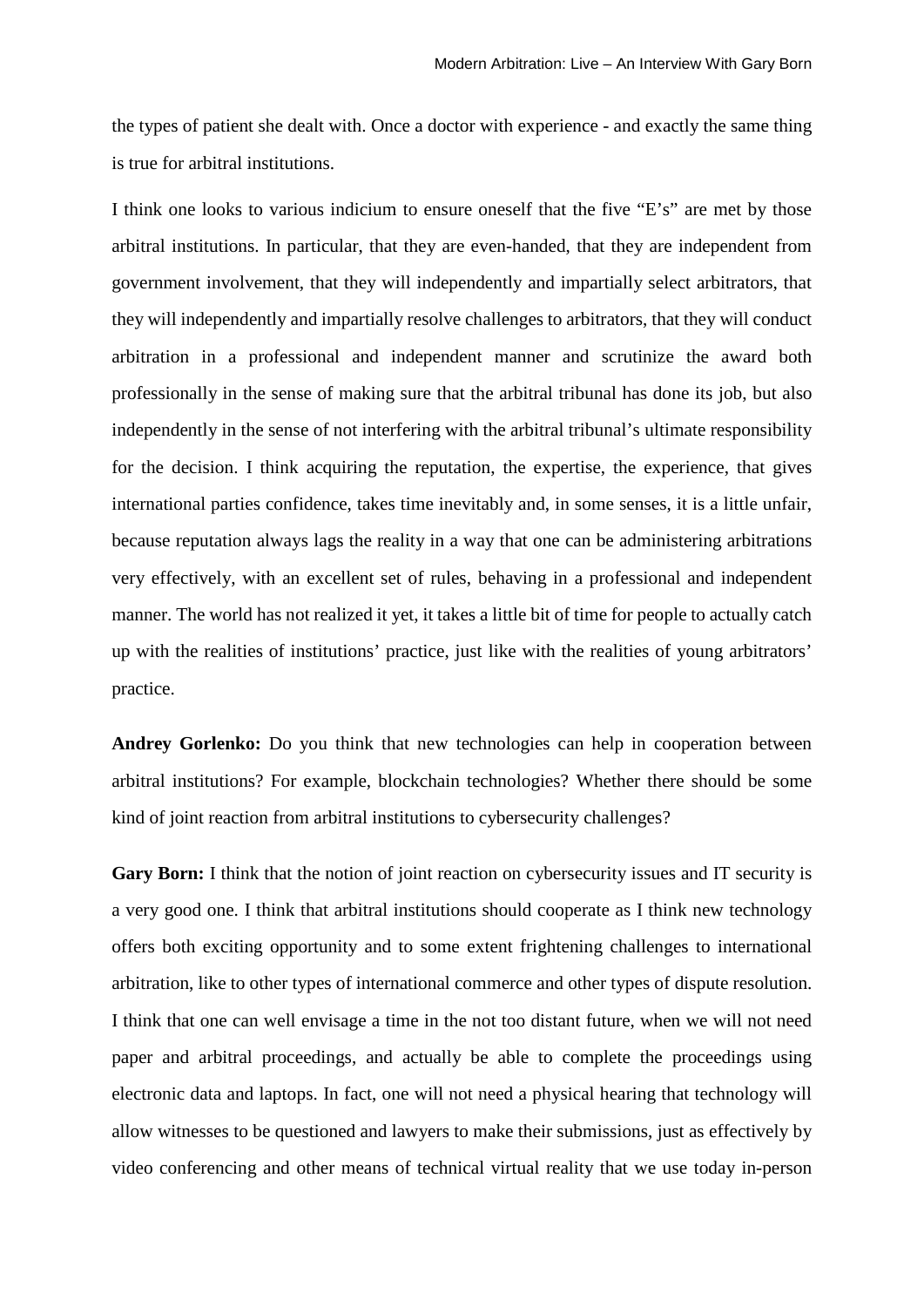hearings. I am not sure that will happen as quickly as paperless arbitration, but I suspect that in the space of both our careers we will see arbitrations conducted by hearings in virtual space instead of a real physical space.

**Andrey Gorlenko:** This year marks the 60<sup>th</sup> anniversary of one of the most important and successful multilateral treaties in the field of arbitration, the UN Convention on the Recognition and Enforcement of Foreign Arbitral Awards. How do you see the future of the Convention and whether any changes are needed because 60 years have passed?

**Gary Born:** Indeed, the 60<sup>th</sup> birthday of the Convention, it has been fairly extraordinary 60 years in a sense the Convention started out to some extent inauspiciously, it wasn't signed by about half of various states that in the spring-early summer of 1958 negotiated and finalized the text of the Convention. It took many years for many leading economies around the world actually to ratify the Convention. However, today, the Convention is global, universal, it has 159 contracting states. There are few countries, North Korea, some Pacific Island states that are not parties to the Convention, also a few African states, but for the most part, the Convention is a truly global Constitution for international commercial arbitration.

One could write books, some people have written books about the Convention. In my view though, the former President of the International Court of Justice, Steven Schwebel, summed up the Convention in that 60-year history very well in just two words: "It works". In my view, if something works, then you do not need to fix it, "if it is not broken, don't fix it", as an old English saying goes. Therefore, I have very considerable skepticism about the wisdom of efforts to suggest the New York Convention version 2.0, efforts to treat the existing Convention as a beta version.

The existing Convention, although being drafted quickly and in reality a page and a half long, when you just look at the important articles 1 through 7, I think, has a genius in its simplicity and to some extent flexibility. It combines extraordinary set of international rules that make private contracts, agreements to arbitrate mandatorily enforceable, as a matter of binding international law. 159 states have chosen to treat international commercial arbitration agreements in that unique fashion and also to treat arbitral awards and in that same fashion to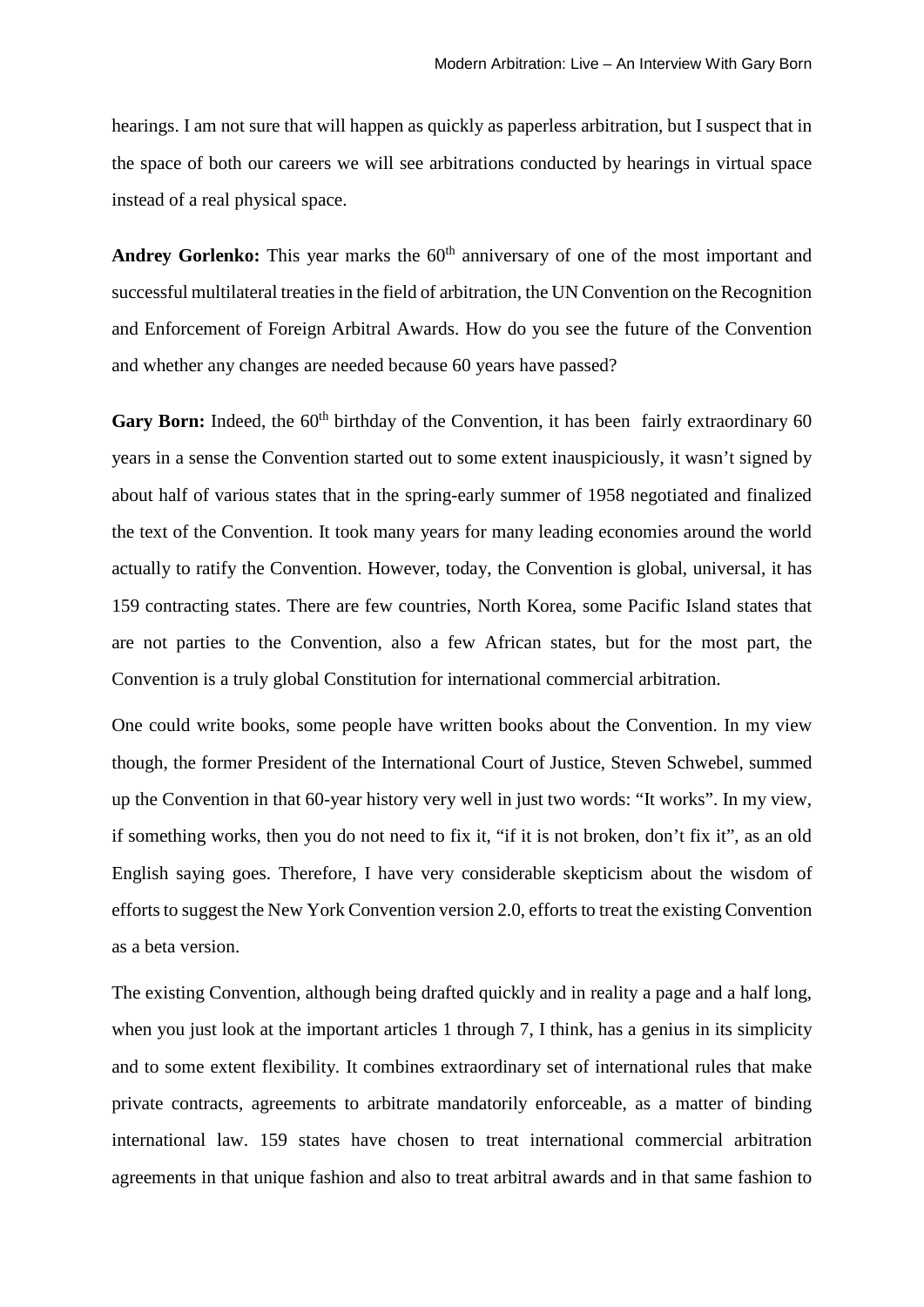undertake as a binding matter of international law to recognize those awards in each case, subject only to fairly limited international exceptions, quite limited and exhaustively defined international exceptions.

In the same time, the Convention has escape valves. It has escape valves for national public policy and so-called arbitrability, for cases that are not capable of settlement by arbitration under national law. Those escape valves give nations, the contracting parties, the possibility of avoiding their obligations under the Convention in a limited set of cases, where important national public policies are thought to demand. Importantly, countries around the world, courts around the world have not made expansive use of those exceptions, they have used that power to have an escape valve from the Convention in a very guarded, in a very modest way, in fact, they have developed international limitations on those exceptions. I think that it is a very delicate, much nuanced, very sophisticated blend of international obligations and national flexibility that has been cared for in a very sensitive way by national courts. I would not disturb that very delicate constitutional balance that continues to evolve and which, going back to your question about the second editions of my book, which I have tried to capture in the successive volumes of my books. I think that is an important continuing development and I would not interfere with it.

**Andrey Gorlenko:** In your view, what else can be done to promote pro-arbitration approach among state courts and judges in any jurisdiction?

**Gary Born:** I think events like this, discussions about international arbitration, law and policy, discussion about the NY Convention.

**Andrey Gorlenko**: And translations of your book.

**Gary Born:** Yes, the book has been translated into Mandarin in China. "International arbitration: Law and Practice" has been translated into Mandarin, and Spanish translation is underway. I think that the "Law and Practice" in Russian would be a very interesting idea. I think events in which members of the judiciary are given opportunities to learn more about the international arbitral process and the New York Convention are important. I think in every